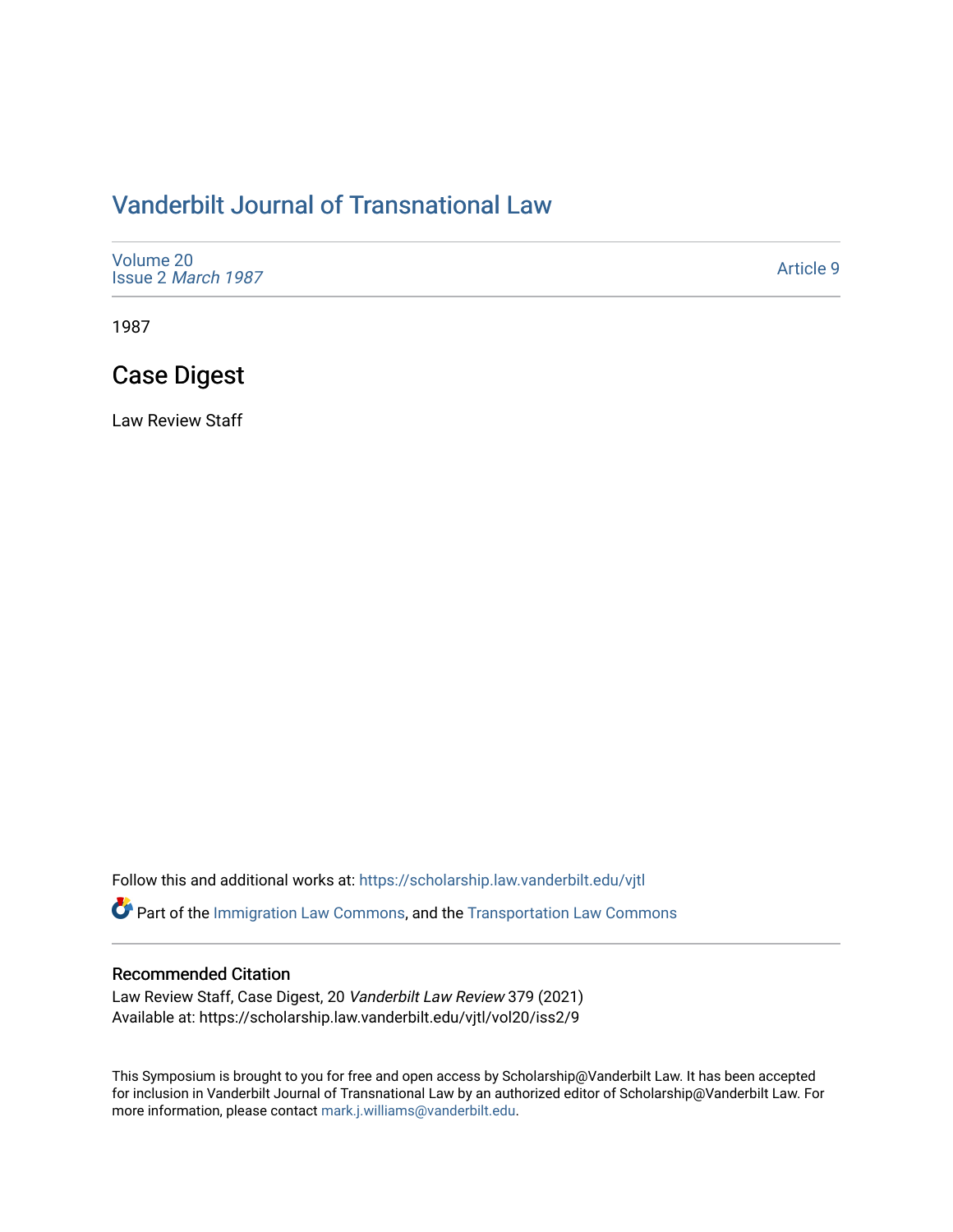# **CASE DIGEST**

This **CASE DIGEST** provides brief analyses of cases that represent current aspects of transnational law. The Digest includes cases that establish legal principles and cases that apply established legal principles to different factual situations. The cases are grouped in topical categories and references are given for further research.

### **TABLE** OF **CONTENTS**

| II. EXTRATERRITORIAL DISCOVERY  380      |       |
|------------------------------------------|-------|
|                                          | - 382 |
| IV. FOREIGN SOVEREIGN IMMUNITIES ACT 383 |       |

#### I. **EXECUTIVE AGREEMENTS**

**SECRETARY OF TRANSPORTATION'S ORDER ISSUED PURSUANT TO ANTI-APARTHEID ACT, WHICH IMMEDIATELY REVOKED SOUTH AFRI-CAN AIRWAYS RIGHT** To **SERVE UNITED** STATES **AIRPORTS, UPHELD NOTWITHSTANDING POSSIBLE VIOLATION OF PRIOR EXECUTIVE AGREEMENT -** *South African Airways v. Dole,* 817 **F.2d** 119 **(D.C.** Cir. **1987).**

In October **1986** Congress enacted the Comprehensive Anti-Apartheid Act of **1986** (the "Act"), Pub. L. No. 99-440, **100** Stat. **1086,** which contained provisions designed to terminate service by South African Airways **("SAA")** to the United States. Section **306(b)(1)** of the Act directs the Secretary of State to terminate SAA's service pursuant to the procedures of the executive agreement (the "Agreement") between the United States and South Africa which allowed for this service since 1947. *See* Agreement between the Government of the United States of America and the Government of the Union of South Africa Relating to Air Service Between Their Respective Territories, May **23,** 1947, United States-South Africa, **61** Stat. **3057,** T.I.A.S. No. **1639,** *as amended by* 4 **U.S.T. 2205,** T.I.A.S. No. **2870,** *and* **19 U.S.T. 5193,** T.I.A.S. No. **6512.** The Agreement provides that the Secretary of State shall give South Africa notice of United States intention to terminate one year prior to actual termination. Section  $306(a)(2)$  states that "[t]en days after the enactment of this Act, the President shall direct the Secretary of Transportation to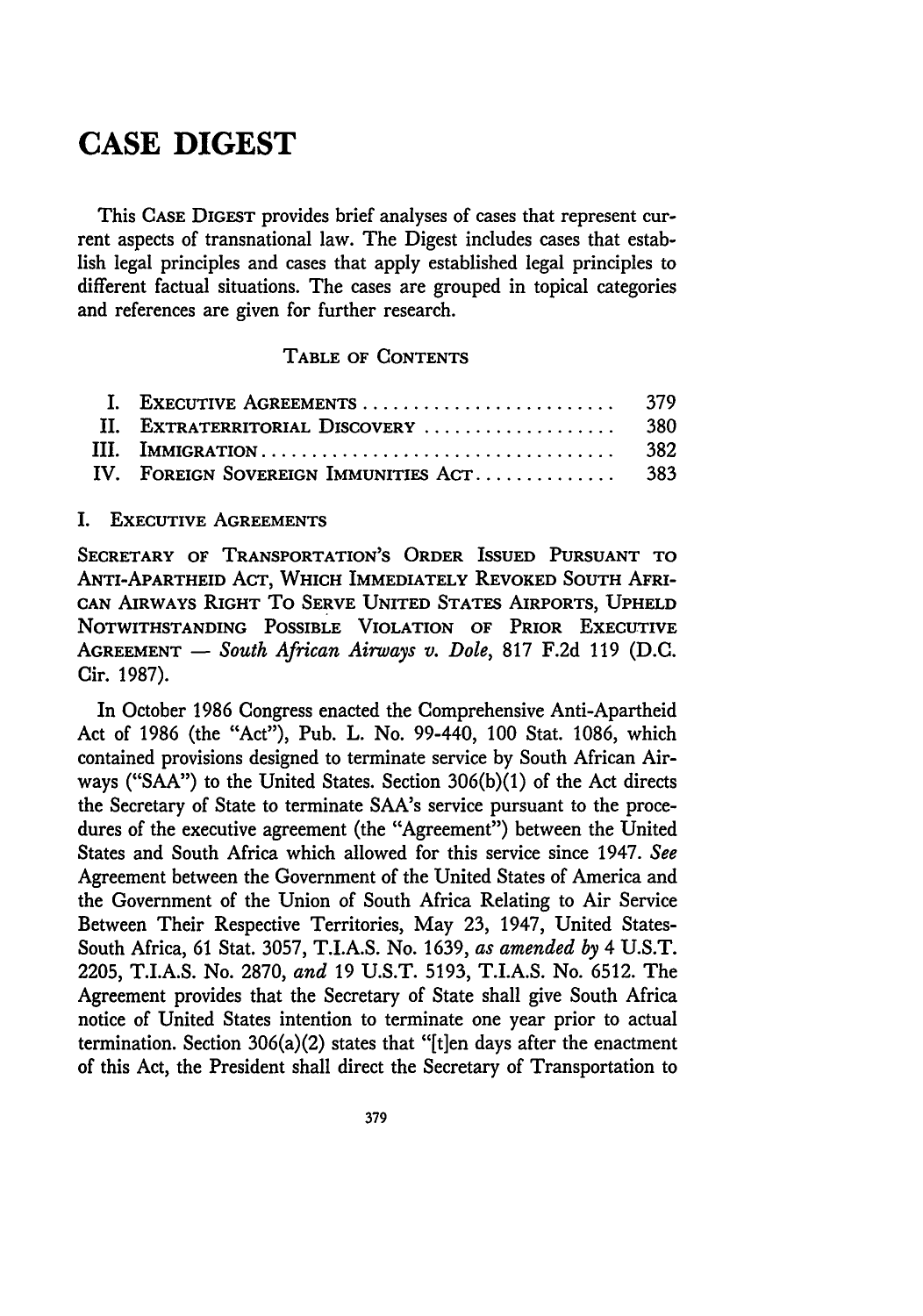revoke" the SAA permit. The Secretary of State gave the one year notice prescribed by the Agreement. The Secretary of Transportation, however, issued an order that immediately revoked the SAA permit.

SAA filed a petition to set aside the order and argued essentially that because § 306(a)(2) does not require *immediate* revocation of SAA's permit, the Secretary of Transportation should be required to adopt an interpretation of the Act that does not conflict with the Agreement. SAA based this argument on the principle that a congressional statute must be construed whenever possible so that it will not require the United States "to violate the law of nations." *Murray v. The Schooner Charming Betsy,* 6 U.S. (2 Cranch) 64, **118** (1804). Moreover, SAA argued that if Congress intended to abrogate the Agreement, that purpose "must not be lightly assumed, but must appear clearly and distinctly from the words used in the statute." *United States v. Lee Yen Tai,* 185 U.S. 213, 221 (1902); *Weinberger v. Rossi,* 456 U.S. 25 (1982).

The court of appeals denied the SAA petition to set aside and held that the Secretary of Transportation correctly interpreted  $\S$  306(a)(2) of the Act which "unambiguously calls for expedited revocation of any permit issued" to SAA even though the revocation might abrogate the prior Agreement. The court stated that while § 306(a) does not expressly direct the Secretary of Transportation to immediately revoke the SAA permit, the congressional intent gathered from circumstances surrounding the enactment of  $\S$  306(a) and its accompanying debate leads to the conclusion that Congress intended the Secretary of Transportation to act immediately. The court declined to decide whether § 306(a) in fact violates the Agreement because Congress, assuming there was a violation, has express constitutional power to regulate foreign commerce. U.S. Const. art. I, § 8. *Significance* - The court of appeals' construction of § 306 of the Act provides judicial support for the Secretary of Transportation's decision to immediately revoke the SAA permit despite the Act's possible conflict with the Agreement.

### II. **EXTRATERRITORIAL DISCOVERY**

**IN TRANSNATIONAL LITIGATION, HAGUE EVIDENCE CONVENTION IS NOT** MANDATORY, **EXCLUSIVE,** OR PROCEDURE **OF** FIRST RESORT, **BUT UNITED STATES COURT MAY** RESORT **TO CONVENTION'S DIS-COVERY PROCEDURES** To **SUPPLEMENT FEDERAL DISCOVERY RULES** WHEN CIRCUMSTANCES WARRANT - Societe Nationale Industrielle *Aerospatiale v. United States District Court for the Southern District of*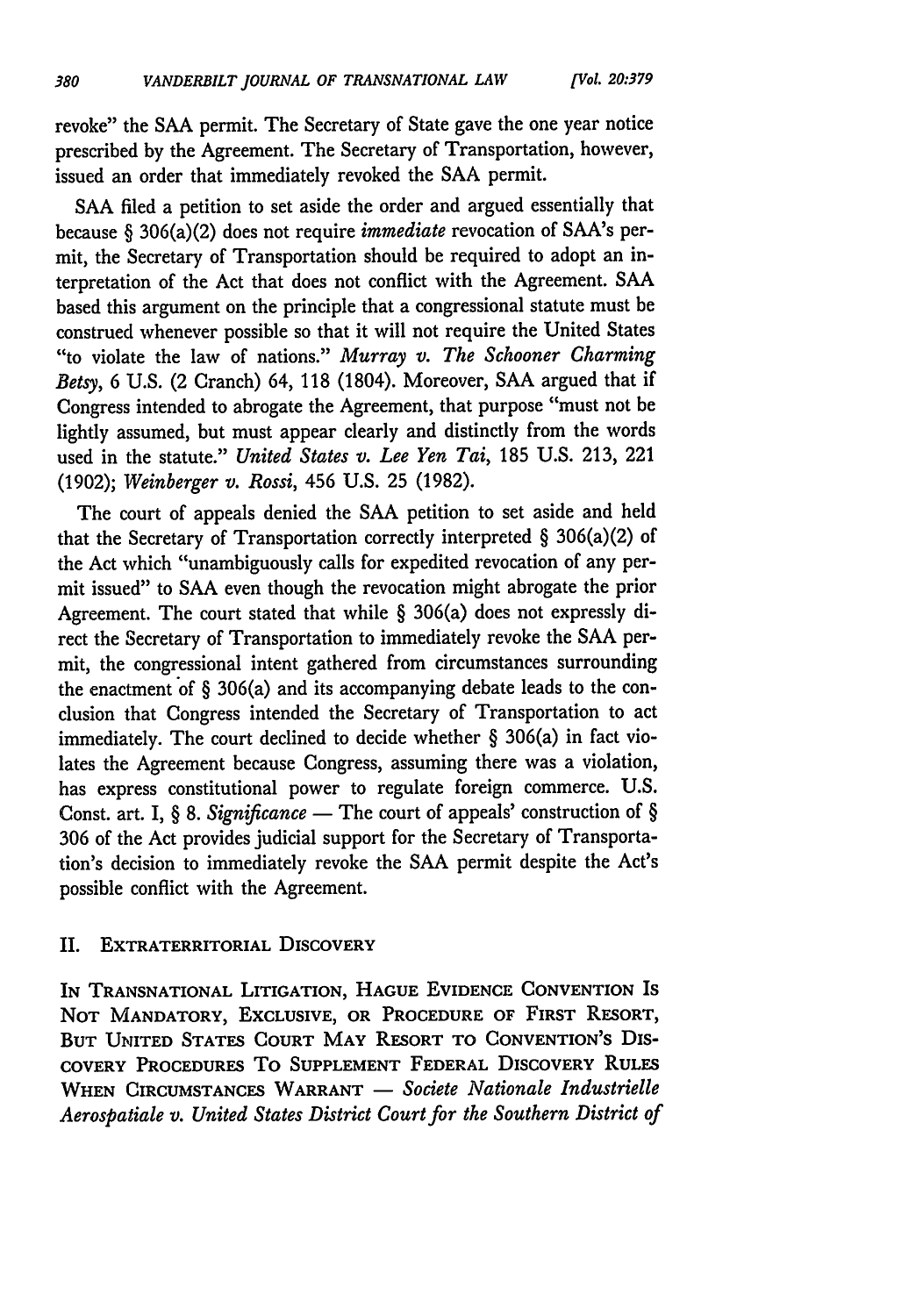#### *Iowa,* 107 S. Ct. 2542 (1987).

Plaintiffs brought a products liability suit for personal injuries sustained in an airplane crash against the plane's maker and seller, two corporations owned by the Republic of France. Defendants answered plaintiffs' complaint and initial discovery request, but objected to plaintiffs' additional discovery request made according to the Federal Rules of Civil Procedure. Defendants sought a protective court order denying the additional discovery request on grounds that in transnational litigation the Hague Evidence Convention provides the exclusive and mandatory discovery procedure for obtaining documents and information located within the territory of a foreign signatory. *See* The Hague Convention on the Taking of Evidence Abroad in Civil or Commercial Matters, *opened for signature* Mar. 18, 1970, 23 U.S.T. 2555, T.I.A.S. No. 7444. A magistrate for the United States District Court for the Southern District of Iowa denied the motion for a protective order.

Defendants sought review of the denial by a writ of mandamus from the Eighth Circuit Court of Appeals. The court of appeals denied the petition for mandamus holding that as long as the district court has jurisdiction over the foreign litigants, the Hague Convention does not apply to the production of evidence in that litigant's possession, regardless of the physical location of the evidence. 782 F.2d 120, 124 (8th Cir. 1986). Defendants sought review of this decision by the United States Supreme Court.

The Supreme Court vacated and remanded the case for further proceedings consistent with its opinion. Justice Stevens, writing for the Court, held that in transnational litigation the discovery procedures of the Hague Evidence Convention are permissive and supplementary to the Federal Rules of Civil Procedure and are not mandatory or exclusive. Justice Stevens based this interpretation on the absence of mandatory or compulsory language in the Convention's preamble and the use of permissive language throughout the Convention's text. A majority of the Court rejected a rule of first resort to the Convention and directed United States courts to resort to the Convention when the circumstances of the case warrant. In a separate opinion Justice Blackmun, joined by Justices Brennan, Marshall, and O'Connor, wrote that while he agreed that the Convention's procedures should not be exclusive, he disagreed with the case-by-case inquiry method to determine whether to use the Convention's procedures. Justice Blackmun stated that he "would apply a general presumption that, in most cases, courts should resort first to the Convention's procedures." *Significance* - This decision establishes the relation between the discovery rules of the Federal Rules of Civil Procedure and the Hague Evidence Convention that

*1987]*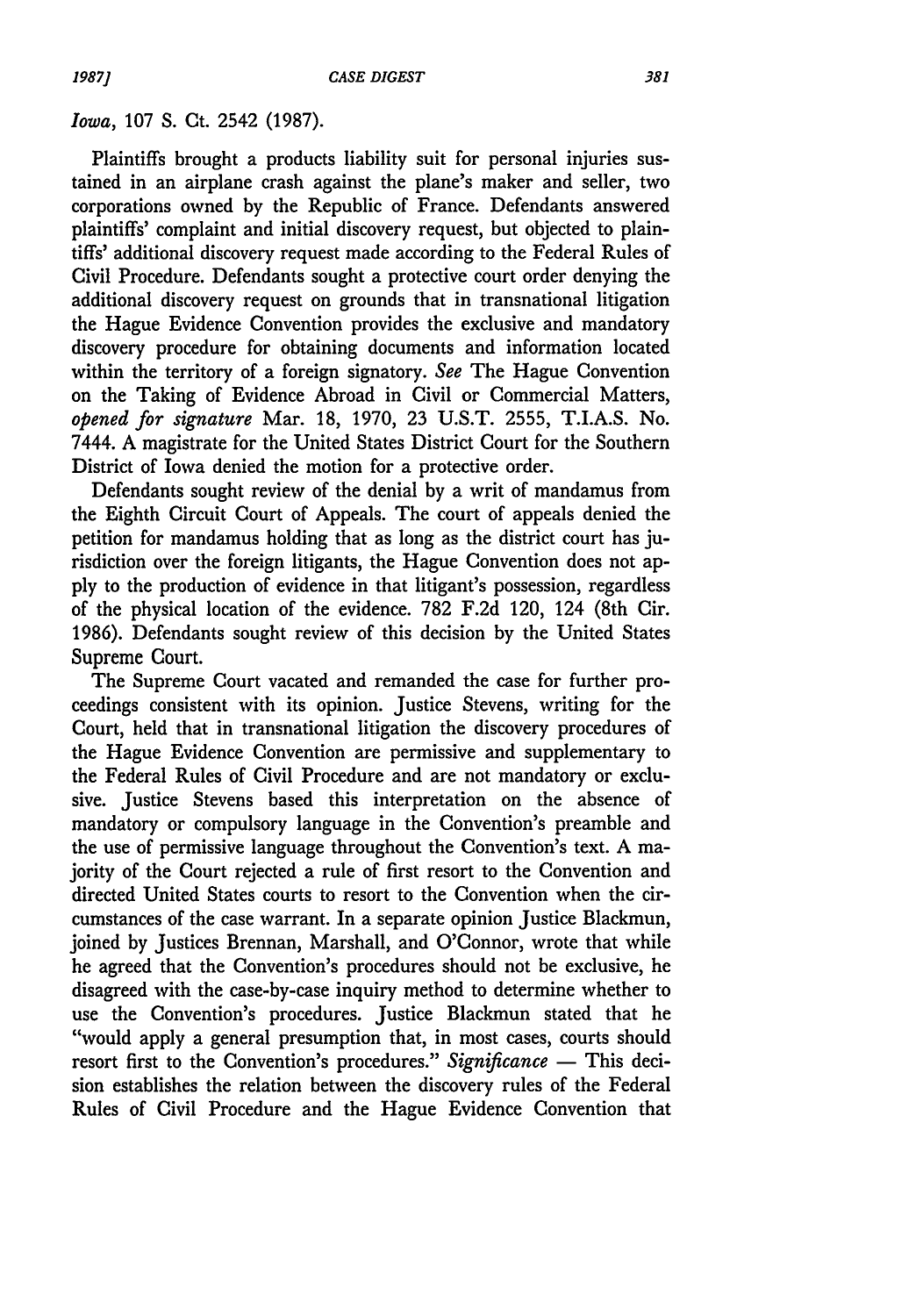United States courts must observe in transnational litigation. The Hague Convention provides a supplementary procedure for gathering evidence abroad which a United States court may resort to if the particular case warrants.

### III. **IMMIGRATION**

Two YEAR **PROCESSING DELAY OF APPLICATION** FOR **ADJUSTMENT OF IMMIGRATION STATUS NOT ADEQUATE To SHOW "AFFIRMATIVE MISCONDUCT" AND APPLY DOCTRINE OF EQUITABLE ESTOPPEL** AGAINST IMMIGRATION AND NATURALIZATION SERVICE - Wang v. *United States,* 823 F.2d 1273 (8th Cir. 1987).

Wang, a former Taiwanese diplomat, sought adjustment of his immigration status from diplomat to permanent resident under § 13 of the Immigration and Nationality Act of September 11, 1957, Pub. L. No. 85-316, 71 Stat. 642 (amended 1981), current version at 8 U.S.C. § 1255b(b) (1982). On March 23, 1979, Wang delivered a completed application and the required supporting documents to the Immigration and Naturalization Service ("INS") in Kansas City. On April 25, 1980, Wang delivered additional completed medical examination reports to the Kansas City INS office and two weeks later Wang's entire file was forwarded for further processing to the INS office in Washington, D.C. On August 25, 1980, the Washington INS returned Wang's file to Kansas City INS requesting further information and expedition of the matter; however, Kansas City INS did not provide expedited treatment. Nine months passed before Kansas City INS contacted Wang at which time Wang resubmitted supporting documents he believed he had already submitted in March 1979. During these delays Congress amended § 13 to require the applicant to also show "compelling reasons" why the applicant is unable to return to the native country and that adjustment of status would be in the national interest of the United States. 8 U.S.C. § 1255b(b)(1982). Following the effective date of the amendments, December 29, 1981, the INS requested that Wang submit evidence to meet the additional requirements of § 13 as amended.

In response, Wang sought a declaratory judgment that the 1981 amendments did not apply to his application and that the INS must apply the prior law to his application. The district court held that the INS was estopped from applying the 1981 amendments to Wang's claim because it found that (1) Wang had reasonably relied to his detriment on timely processing, but the INS had unreasonably delayed; and (2) the INS committed affirmative misconduct by attempting to blame Wang for its own mishandling of the application. 636 F. Supp. 1208 (W.D. Mo.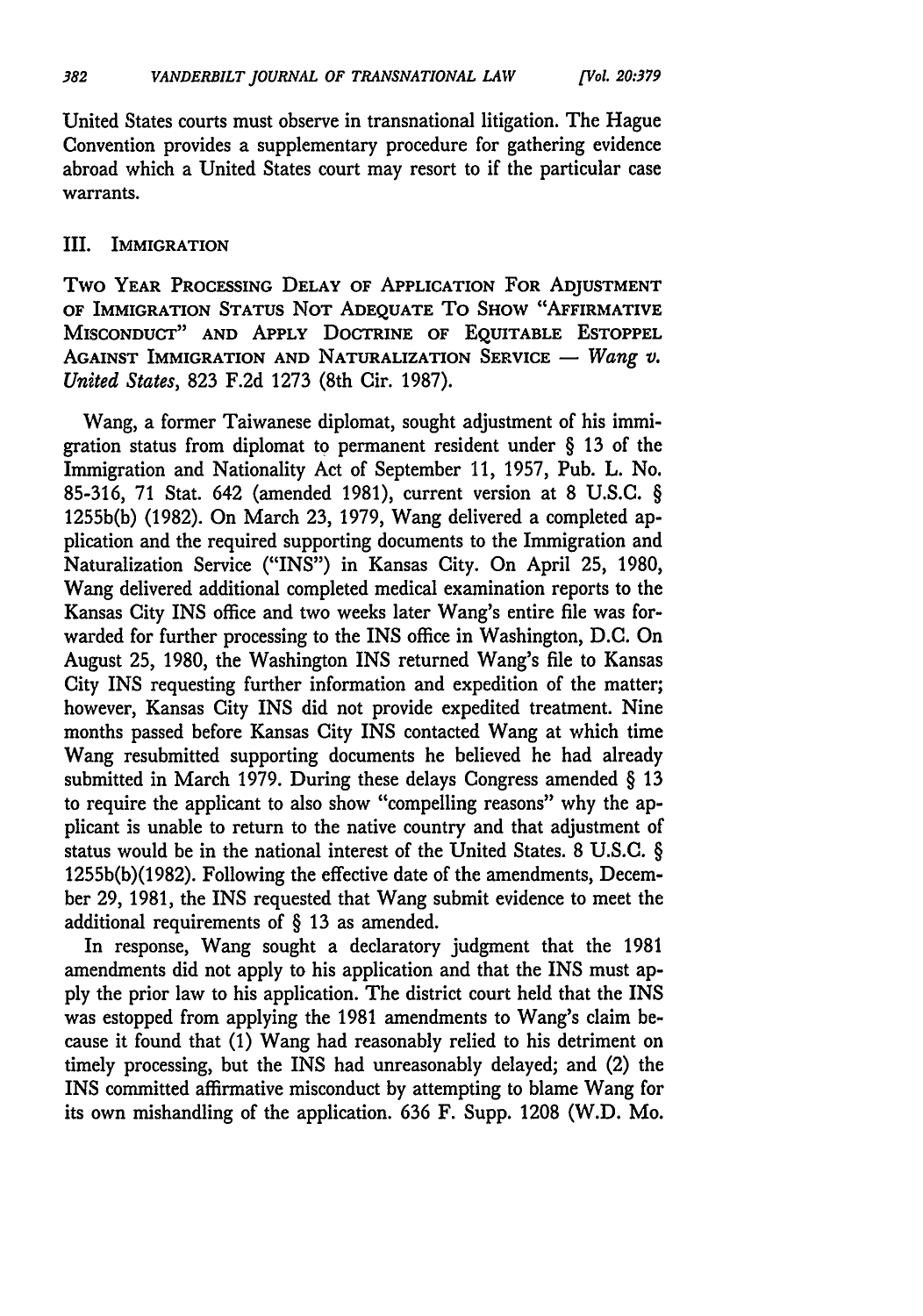#### 1986).

The INS appealed this order claiming that Wang had not met the strict requirements for estoppel against the government. The Eighth Circuit Court of Appeals reversed and held that the INS delay and improper blaming of Wang did not constitute affirmative misconduct. The court of appeals concluded that while the INS acts were negligent and possibly in bad faith, the acts were "less egregious than, or at most,  $\dots$ substantially equivalent to government misconduct that was found not to constitute affirmative misconduct" in two similar cases decided by the Supreme Court. *See INS v. Miranda,* 459 U.S. 14 (1982) (per curiam); *Montana v. Kennedy, 366 U.S. 308 (1961). Significance* - Despite the obvious inequitable result, this decision is consistent with previous Supreme Court decisions, which have never upheld an estoppel against the United States.

### IV. **FOREIGN** SOVEREIGN IMMUNITIES ACT

COMMERCIAL CARRIER OF FOREIGN STATE IS NOT IMMUNE FROM UNITED STATES JURISDICTION IF A NEXUS EXISTS BETWEEN ITS COMMERCIAL ACTIVITY IN THE UNITED STATES **AND** THE **CAUSE** OF ACTION - *Barkanic v. CAAC,* **822** F.2d 11 (2d Cir. 1987).

Plaintiffs brought a wrongful death action against China Airlines ("CAAC"), an agent of the People's Republic of China, following the crash of a domestic flight in China in which two United States passengers were killed. Those passengers purchased their tickets for the flight in the United States. Because the tickets had to be confirmed in China and the flight was entirely within China, the district court dismissed the suit and held that the "commercial activities" exception to the Foreign Sovereign Immunities Act ("FSIA"), **28** U.S.C. § 1605(a)(2), did not allow for subject matter jurisdiction.

The court of appeals reversed, holding that the FSIA allows for subject matter jurisdiction over CAAC because the tickets which were bought in the United States from agents of CAAC provided the jurisdictional nexus between the cause of action and the commercial activity. The Second Circuit Court of Appeals modified its view of § 1605(a)(2) of the FSIA as previously stated in *Ministry of Supply, Cairo v. Universal Tankships, Inc.,* 708 F.2d 80 (2d Cir. 1983), to comport with the Fifth Circuit's reading of the *Ministry of Supply, Cario* opinion. *See Vancedora Oceanica Navigacion, S.A. v. Compagnie Nationale Algerienne de Navagation,* 730 F.2d 195 (5th Cir. 1984).

According to the Fifth Circuit view, jurisdiction under  $\S$  1605(a)(2) requires a nexus between the commercial activity in the United States